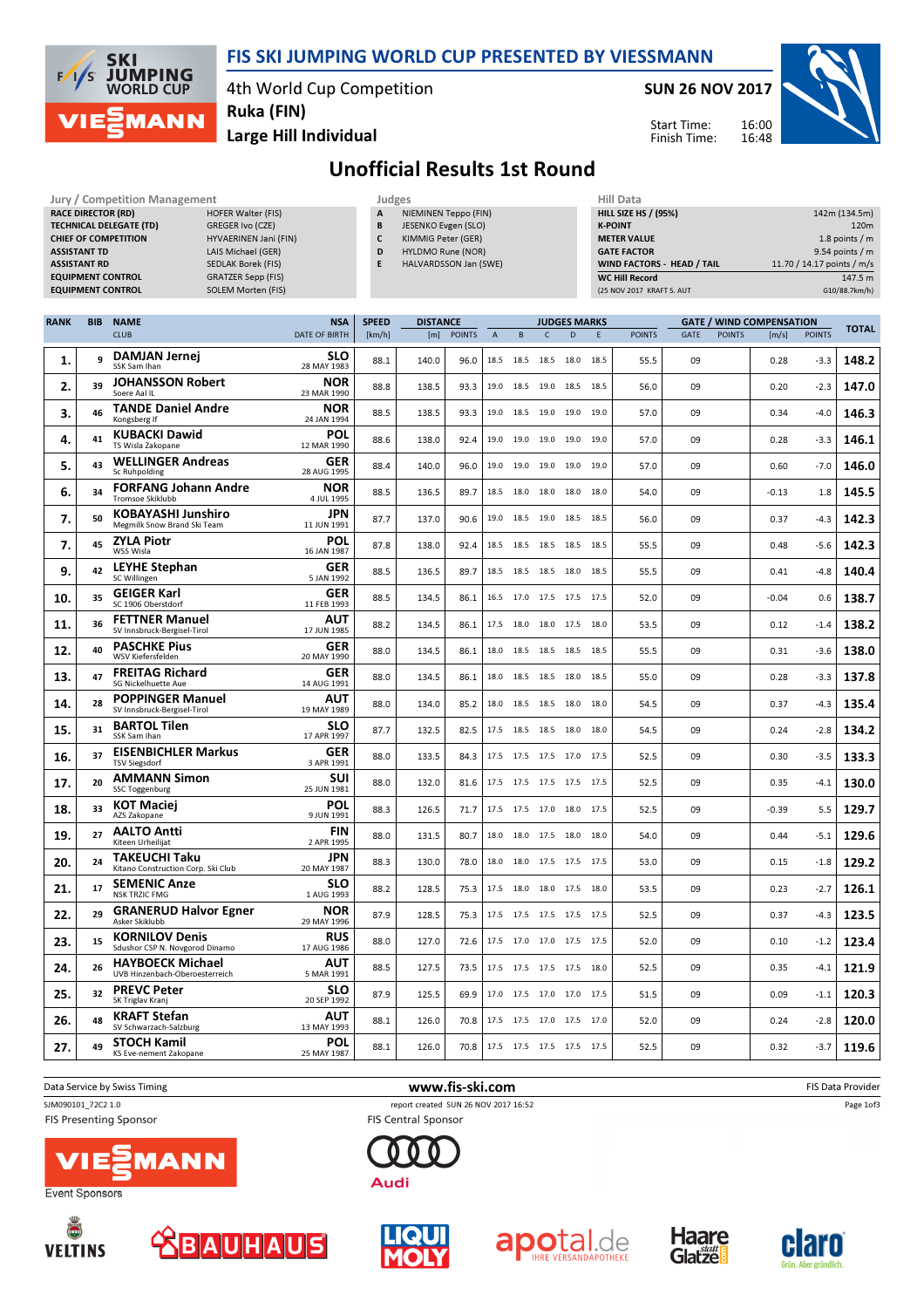FIS SKI JUMPING WORLD CUP PRESENTED BY VIESSMANN

4th World Cup Competition Ruka (FIN)

SUN 26 NOV 2017



Large Hill Individual

**SKI** 

 $\sqrt{ }$ ∕< **JUMPING**<br>WORLD CUP

**MANN** 

16:00 16:48 Start Time: Finish Time:

## Unofficial Results 1st Round

DISTANCE

| <b>RANK</b> | <b>BIB</b>              | <b>NSA</b><br><b>NAME</b>                                   |                           |        | <b>SPEED</b><br><b>DISTANCE</b> |               |                | <b>JUDGES MARKS</b> |                          |                |      |               | <b>GATE / WIND COMPENSATION</b> |               |         |               |              |
|-------------|-------------------------|-------------------------------------------------------------|---------------------------|--------|---------------------------------|---------------|----------------|---------------------|--------------------------|----------------|------|---------------|---------------------------------|---------------|---------|---------------|--------------|
|             |                         | <b>CLUB</b>                                                 | <b>DATE OF BIRTH</b>      | [km/h] | [m]                             | <b>POINTS</b> | $\overline{A}$ | B                   | $\overline{C}$           | $\overline{D}$ | E    | <b>POINTS</b> | GATE                            | <b>POINTS</b> | [m/s]   | <b>POINTS</b> | <b>TOTAL</b> |
| 28.         | 30                      | <b>AIGNER Clemens</b><br>SV Innsbruck-Bergisel-Tirol        | AUT<br>2 FEB 1993         | 88.1   | 125.0                           | 69.0          | 17.0 17.5      |                     | 17.0 17.0 17.0           |                |      | 51.0          | 09                              |               | 0.11    | $-1.3$        | 118.7        |
| 29.         | 44                      | <b>HULA Stefan</b><br>KS Eve-nement Zakopane                | POL<br>29 SEP 1986        | 88.3   | 127.0                           | 72.6          |                |                     | 17.5 17.5 17.5 17.5 18.0 |                |      | 52.5          | 09                              |               | 0.57    | $-6.7$        | 118.4        |
| 30.         | $\overline{\mathbf{3}}$ | <b>WOLNY Jakub</b><br><b>LKS Klimczok Bystra</b>            | POL<br>15 MAY 1995        | 87.7   | 124.0                           | 67.2          |                |                     | 17.5 17.0 17.5 17.0 17.0 |                |      | 51.5          | 09                              |               | 0.14    | $-1.6$        | 117.1        |
| 31.         | 38                      | <b>STJERNEN Andreas</b><br>Sprova IL                        | <b>NOR</b><br>30 JUL 1988 | 88.4   | 125.0                           | 69.0          |                |                     | 16.5 17.0 16.5 17.0 17.5 |                |      | 50.5          | 09                              |               | 0.23    | $-2.7$        | 116.8        |
| 32.         | 11                      | <b>PEIER Killian</b><br>Vallee du Joux                      | <b>SUI</b><br>28 MAR 1995 | 88.2   | 121.5                           | 62.7          |                |                     | 17.5 16.5 16.5 17.0 17.0 |                |      | 50.5          | 09                              |               | 0.06    | $-0.7$        | 112.5        |
| 33.         | 8                       | <b>STURSA Voitech</b><br>Dukla Liberec                      | <b>CZE</b><br>3 AUG 1995  | 87.7   | 117.5                           | 55.5          |                |                     | 16.0 15.5 16.0 16.0 16.5 |                |      | 48.0          | 09                              |               | $-0.08$ | 1.1           | 104.6        |
| 34.         | 6                       | <b>AHONEN Janne</b><br>Lahden Hiihtoseura                   | FIN<br>11 MAY 1977        | 88.5   | 116.0                           | 52.8          |                |                     | 17.0 17.0 16.5 16.5 17.5 |                |      | 50.5          | 09                              |               | $-0.06$ | 0.8           | 104.1        |
| 35.         | 4                       | <b>DESCHWANDEN Gregor</b><br>Horw                           | <b>SUI</b><br>27 FEB 1991 | 88.0   | 114.5                           | 50.1          |                |                     | 17.0 16.5 16.5 16.5 16.5 |                |      | 49.5          | 09                              |               | $-0.21$ | 3.0           | 102.6        |
| 36.         | 12                      | <b>LANISEK Anze</b><br><b>Ssk Menges</b>                    | <b>SLO</b><br>20 APR 1996 | 87.6   | 118.0                           | 56.4          |                |                     | 16.0 16.5 16.0 16.0 16.5 |                |      | 48.5          | 09                              |               | 0.29    | $-3.4$        | 101.5        |
| 37.         | 14                      | <b>DESCOMBES SEVOIE Vincent</b><br>Douanes - Chamonix       | <b>FRA</b><br>9 JAN 1984  | 87.8   | 117.0                           | 54.6          |                |                     | 15.5 16.0 15.5 15.0 16.5 |                |      | 47.0          | 09                              |               | 0.10    | $-1.2$        | 100.4        |
| 38.         | 19                      | <b>SCHULER Andreas</b><br>Einsiedeln                        | <b>SUI</b><br>30 DEC 1995 | 87.4   | 115.0                           | 51.0          |                |                     | 16.5 17.0 16.5 17.0 17.0 |                |      | 50.5          | 09                              |               | 0.12    | $-1.4$        | 100.1        |
| 39.         | 13                      | <b>NOMME Martti</b><br>Andsumae Skiclub                     | <b>EST</b><br>7 AUG 1993  | 88.1   | 113.0                           | 47.4          |                |                     | 16.5 16.5 16.5 17.0 16.5 |                |      | 49.5          | 09                              |               | 0.30    | $-3.5$        | 93.4         |
| 40.         | 16                      | <b>SCHIFFNER Markus</b><br>UVB Hinzenbach-Oberoesterreich   | AUT<br>5 JUN 1992         | 88.2   | 110.0                           | 42.0          | 15.5 16.0      |                     | 16.0 15.0 16.5           |                |      | 47.5          | 09                              |               | 0.18    | $-2.1$        | 87.4         |
| 41.         | 5                       | <b>BOYD-CLOWES Mackenzie</b><br>Altius Nordic Ski Club      | CAN<br>13 JUL 1991        | 88.0   | 106.5                           | 35.7          | 15.5 16.0      |                     | 16.0 16.0 16.5           |                |      | 48.0          | 09                              |               | $-0.13$ | 1.8           | 85.5         |
| 42.         | 25                      | <b>COLLOREDO Sebastian</b><br><b>GS FIAMMEGIALLE</b>        | <b>ITA</b><br>9 SEP 1987  | 87.9   | 107.0                           | 36.6          |                |                     | 15.5 16.5 16.0 16.5 16.5 |                |      | 49.0          | 09                              |               | 0.28    | $-3.3$        | 82.3         |
| 43.         | 18                      | <b>TROFIMOV Roman Sergeevich</b><br>Sdushor CSP N. Novgorod | <b>RUS</b><br>19 NOV 1989 | 87.8   | 105.0                           | 33.0          |                |                     | 16.0 16.0 16.0 15.5 15.5 |                |      | 47.5          | 09                              |               | 0.12    | $-1.4$        | 79.1         |
| 44.         | 21                      | <b>BRESADOLA Davide</b><br><b>CS ESERCITO</b>               | <b>ITA</b><br>10 SEP 1988 | 87.9   | 105.5                           | 33.9          | 15.5 16.0      |                     | 16.0                     | 16.5 16.0      |      | 48.0          | 09                              |               | 0.32    | $-3.7$        | 78.2         |
| 45.         | 22                      | <b>POLASEK Viktor</b><br>Sk Nove mesto na morave            | <b>CZE</b><br>18 JUL 1997 | 87.5   | 105.5                           | 33.9          | 16.0           | 15.5                | 15.5                     | 15.5           | 16.0 | 47.0          | 09                              |               | 0.29    | $-3.4$        | 77.5         |
| 46.         | $\mathcal{L}$           | <b>ASIKAINEN Lauri</b><br>Kuusamon Erae-Veikot              | <b>FIN</b><br>28 MAY 1989 | 87.4   | 103.0                           | 29.4          |                |                     | 15.5 16.0 16.0 15.5 15.5 |                |      | 47.0          | 09                              |               | 0.33    | $-3.9$        | 72.5         |
| 47.         | 10                      | <b>RHOADS William</b><br><b>UOP Sports Clubs</b>            | USA<br>8 JUN 1995         | 87.6   | 101.0                           | 25.8          | 15.5 16.0      |                     | 16.0 15.5 16.0           |                |      | 47.5          | 09                              |               | 0.31    | $-3.6$        | 69.7         |
| 48.         | $\mathbf{1}$            | <b>KORHONEN Janne</b><br>Lieksan Hiihtoseura                | <b>FIN</b><br>30 OCT 1996 | 88.1   | 100.5                           | 24.9          |                |                     | 15.0 16.0 15.5 15.0 15.0 |                |      | 45.5          | 09                              |               | 0.20    | $-2.3$        | 68.1         |
| 49.         |                         | <b>KRANJEC Robert</b><br>SK Triglav Kranj                   | <b>SLO</b><br>16 JUL 1981 | 88.0   | 95.5                            | 15.9          |                |                     | 14.5 16.0 15.5 15.5 16.0 |                |      | 47.0          | 09                              |               | $-0.05$ | 0.7           | 63.6         |

**Disqualified** 

**23 GLASDER Michael USA** USA SCE 4

SCE 4 : SUIT